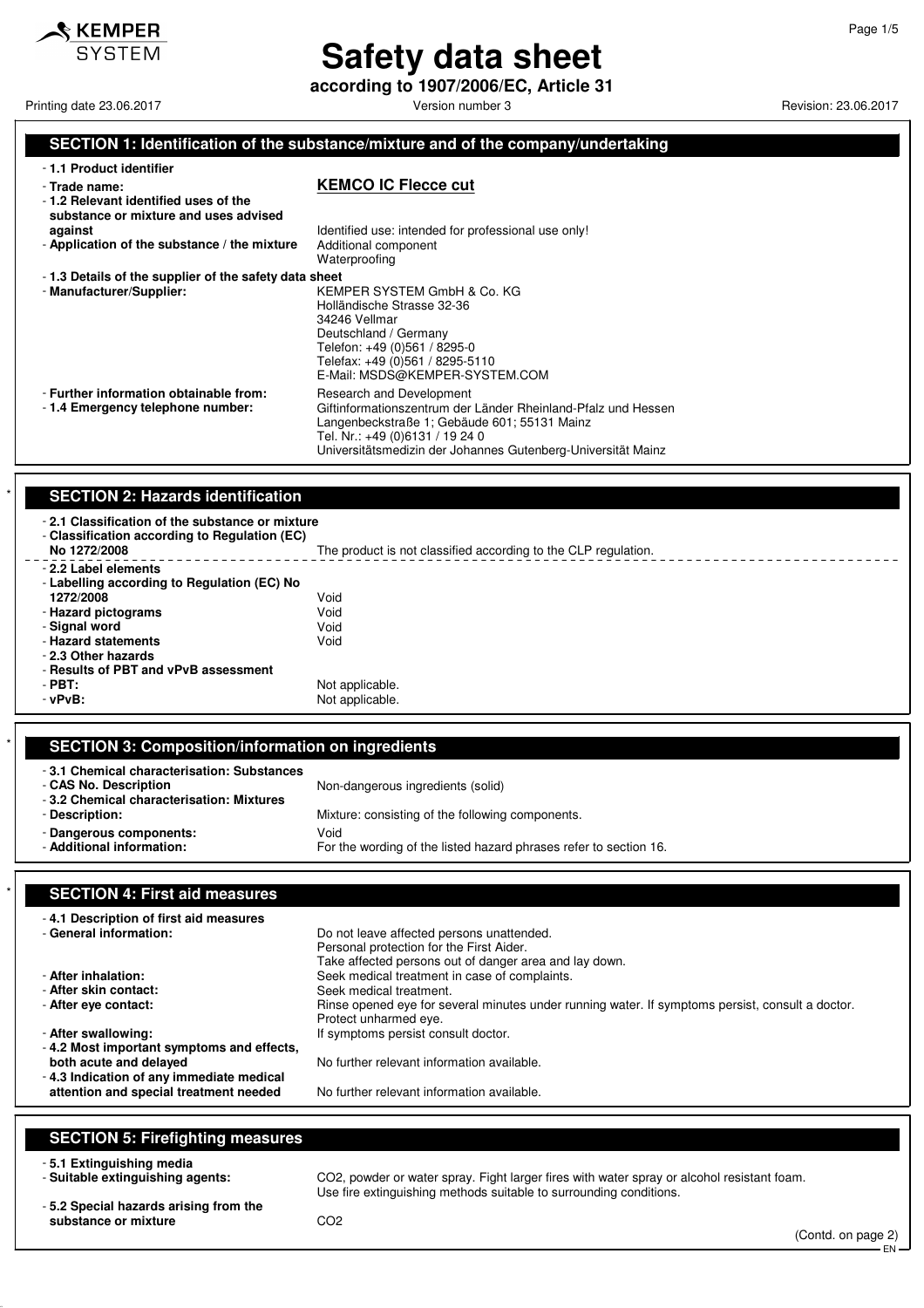EN

# **Safety data sheet**

**according to 1907/2006/EC, Article 31**

### **Trade name: KEMCO IC Flecce cut**

| -5.3 Advice for firefighters<br>- Protective equipment: | (Contd. of page 1)<br>Carbon monoxide (CO)<br>Do not inhale explosion gases or combustion gases.     |
|---------------------------------------------------------|------------------------------------------------------------------------------------------------------|
| - Additional information                                | Dispose of fire debris and contaminated fire fighting water in accordance with official regulations. |
| <b>SECTION 6: Accidental release measures</b>           |                                                                                                      |
| -6.1 Personal precautions, protective                   |                                                                                                      |

| <b>V.I.I CISONIGI PICCQUIDIS, PIOTECTIVE</b> |                                                                                      |
|----------------------------------------------|--------------------------------------------------------------------------------------|
| equipment and emergency procedures           | Wear protective clothing.                                                            |
|                                              | Avoid contact with skin and eyes                                                     |
| -6.2 Environmental precautions:              | Inform respective authorities in case of seepage into water course or sewage system. |
| -6.3 Methods and material for containment    |                                                                                      |
| and cleaning up:                             | Send for recovery or disposal in suitable receptacles.                               |
| - 6.4 Reference to other sections            | See Section 7 for information on safe handling.                                      |
|                                              | See Section 8 for information on personal protection equipment.                      |
|                                              | See Section 13 for disposal information.                                             |
|                                              |                                                                                      |

| <b>SECTION 7: Handling and storage</b>                                          |                                            |  |
|---------------------------------------------------------------------------------|--------------------------------------------|--|
| - 7.1 Precautions for safe handling<br>- Information about fire - and explosion | No special measures required.              |  |
| protection:                                                                     | No special measures required.              |  |
| -7.2 Conditions for safe storage, including any incompatibilities               |                                            |  |
| - Storage:                                                                      |                                            |  |
| - Requirements to be met by storerooms and                                      |                                            |  |
| receptacles:                                                                    | Store only in the original receptacle.     |  |
| - Information about storage in one common                                       |                                            |  |
| storage facility:                                                               | Store away from foodstuffs.                |  |
| - Further information about storage                                             |                                            |  |
| conditions:                                                                     | Store in dry conditions.                   |  |
|                                                                                 | Protect from humidity and water.           |  |
|                                                                                 | Recommended storage temperature: 10-30 °C  |  |
| - Storage class:                                                                | 13                                         |  |
| - 7.3 Specific end use(s)                                                       | No further relevant information available. |  |

#### **SECTION 8: Exposure controls/personal protection**

| - Additional information about design of<br>technical facilities:               | No further data; see item 7.                                                                                                                                             |
|---------------------------------------------------------------------------------|--------------------------------------------------------------------------------------------------------------------------------------------------------------------------|
| -8.1 Control parameters                                                         |                                                                                                                                                                          |
| - Ingredients with limit values that require monitoring at the workplace:       |                                                                                                                                                                          |
| - Additional information:                                                       | The lists valid during the making were used as basis.                                                                                                                    |
| - 8.2 Exposure controls                                                         |                                                                                                                                                                          |
| - Personal protective equipment:<br>- General protective and hygienic measures: | The usual precautionary measures are to be adhered to when handling chemicals.                                                                                           |
|                                                                                 | Keep away from foodstuffs, beverages and feed.                                                                                                                           |
|                                                                                 | Immediately remove all soiled and contaminated clothing                                                                                                                  |
|                                                                                 | Wash hands before breaks and at the end of work.                                                                                                                         |
|                                                                                 | Avoid contact with the eyes and skin.                                                                                                                                    |
| - Respiratory protection:                                                       | When used properly and under normal conditions, breathing protection is not required.<br>Use suitable respiratory protective device in case of insufficient ventilation. |
|                                                                                 | Filter A/P2                                                                                                                                                              |
|                                                                                 | Respiratory protection - Gas filters and combination filters according to EN 141                                                                                         |
| - Protection of hands:                                                          | Protective gloves                                                                                                                                                        |
|                                                                                 | Only use chemical-protective gloves with CE-labelling of category III.                                                                                                   |
|                                                                                 | Check protective gloves prior to each use for their proper condition.                                                                                                    |
|                                                                                 | The glove material has to be impermeable and resistant to the product/ the substance/ the                                                                                |
|                                                                                 | preparation.<br>Selection of the glove material on consideration of the penetration times, rates of diffusion                                                            |
|                                                                                 | and the degradation                                                                                                                                                      |
|                                                                                 | After use of gloves apply skin-cleaning agents and skin cosmetics.                                                                                                       |
| - Material of gloves                                                            | Recommended materials:                                                                                                                                                   |
|                                                                                 | Nitrile rubber, NBR<br>Recommended thickness of the material: $\geq 0.1$ mm                                                                                              |
|                                                                                 | The selection of the suitable gloves does not only depend on the material, but also on further marks of                                                                  |
|                                                                                 | quality and varies from manufacturer to manufacturer.                                                                                                                    |
|                                                                                 | (Contd. on page 3)                                                                                                                                                       |

Printing date 23.06.2017 **Principal and COVID-100** Version number 3 Revision: 23.06.2017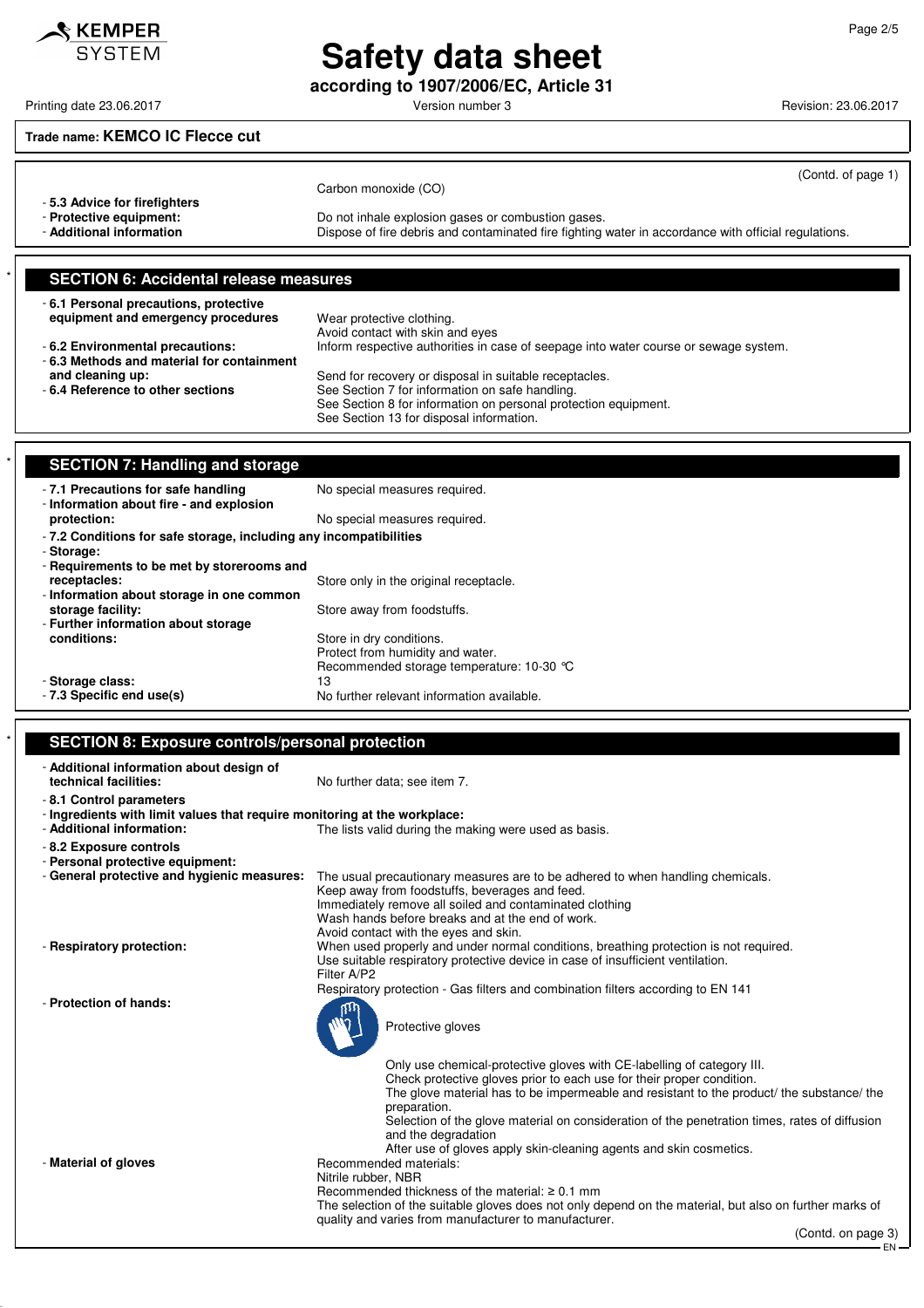**according to 1907/2006/EC, Article 31**

Printing date 23.06.2017 **Printing date 23.06.2017** Version number 3 Revision: 23.06.2017

#### **Trade name: KEMCO IC Flecce cut**

KEMPER **SYSTEM** 

| - Penetration time of glove material | (Contd. of page 2)<br>The determined penetration times according to EN 374 part III are not performed under practical                       |
|--------------------------------------|---------------------------------------------------------------------------------------------------------------------------------------------|
|                                      | conditions. Therefore a maximum wearing time, which corresponds to 50% of the penetration time, is<br>recommended.                          |
| - Eye protection:                    | Tightly sealed goggles                                                                                                                      |
| - Body protection:                   | Protective goggles and facial protection - Classification according to EN 166<br>Protective work clothing<br>Impervious protective clothing |
|                                      |                                                                                                                                             |

#### **SECTION 9: Physical and chemical properties**

| - 9.1 Information on basic physical and chemical properties<br>- General Information |                                               |  |
|--------------------------------------------------------------------------------------|-----------------------------------------------|--|
| - Appearance:                                                                        |                                               |  |
| Form:                                                                                | Solid                                         |  |
| Colour:                                                                              | White                                         |  |
| - Odour:                                                                             | Characteristic                                |  |
| - Odour threshold:                                                                   | Not determined.                               |  |
| - pH-value:                                                                          | Not applicable.                               |  |
| - Change in condition                                                                |                                               |  |
| Melting point/freezing point:                                                        | Undetermined.                                 |  |
| Initial boiling point and boiling range:                                             | Undetermined.                                 |  |
| - Flash point:                                                                       | Not applicable.                               |  |
| - Flammability (solid, gas):                                                         | Not determined.                               |  |
| - Ignition temperature:                                                              |                                               |  |
| <b>Decomposition temperature:</b>                                                    | Not determined.                               |  |
| - Auto-ignition temperature:                                                         | Product is not selfigniting.                  |  |
| - Explosive properties:                                                              | Product does not present an explosion hazard. |  |
| - Explosion limits:                                                                  |                                               |  |
| Lower:                                                                               | Not determined.                               |  |
| Upper:                                                                               | Not determined.                               |  |
| - Density at 20 °C:                                                                  | 1.3-1.4 $q/cm3$                               |  |
| - Relative density                                                                   | Not determined.                               |  |
| - Vapour density                                                                     | Not applicable.                               |  |
| - Evaporation rate                                                                   | Not applicable.                               |  |
| - Solubility in / Miscibility with                                                   |                                               |  |
| water:                                                                               | Insoluble.                                    |  |
| - Partition coefficient: n-octanol/water:                                            | Not determined.                               |  |
| - Viscosity:                                                                         |                                               |  |
| Dynamic:                                                                             | Not applicable.                               |  |
| Kinematic:                                                                           | Not applicable.                               |  |
| - 9.2 Other information                                                              | No further relevant information available.    |  |

#### **SECTION 10: Stability and reactivity**

| -10.1 Reactivity<br>- 10.2 Chemical stability<br>- Thermal decomposition / conditions to be | No further relevant information available.            |
|---------------------------------------------------------------------------------------------|-------------------------------------------------------|
| avoided:                                                                                    | No decomposition if used according to specifications. |
| -10.3 Possibility of hazardous reactions                                                    | No dangerous reactions known.                         |
| - 10.4 Conditions to avoid                                                                  | No further relevant information available.            |
| - 10.5 Incompatible materials:                                                              | No further relevant information available.            |
| -10.6 Hazardous decomposition products:                                                     | No dangerous decomposition products known.            |

### **SECTION 11: Toxicological information**

### - **11.1 Information on toxicological effects**

- **Primary irritant effect:**

Based on available data, the classification criteria are not met.

Based on available data, the classification criteria are not met.

(Contd. on page 4) - EN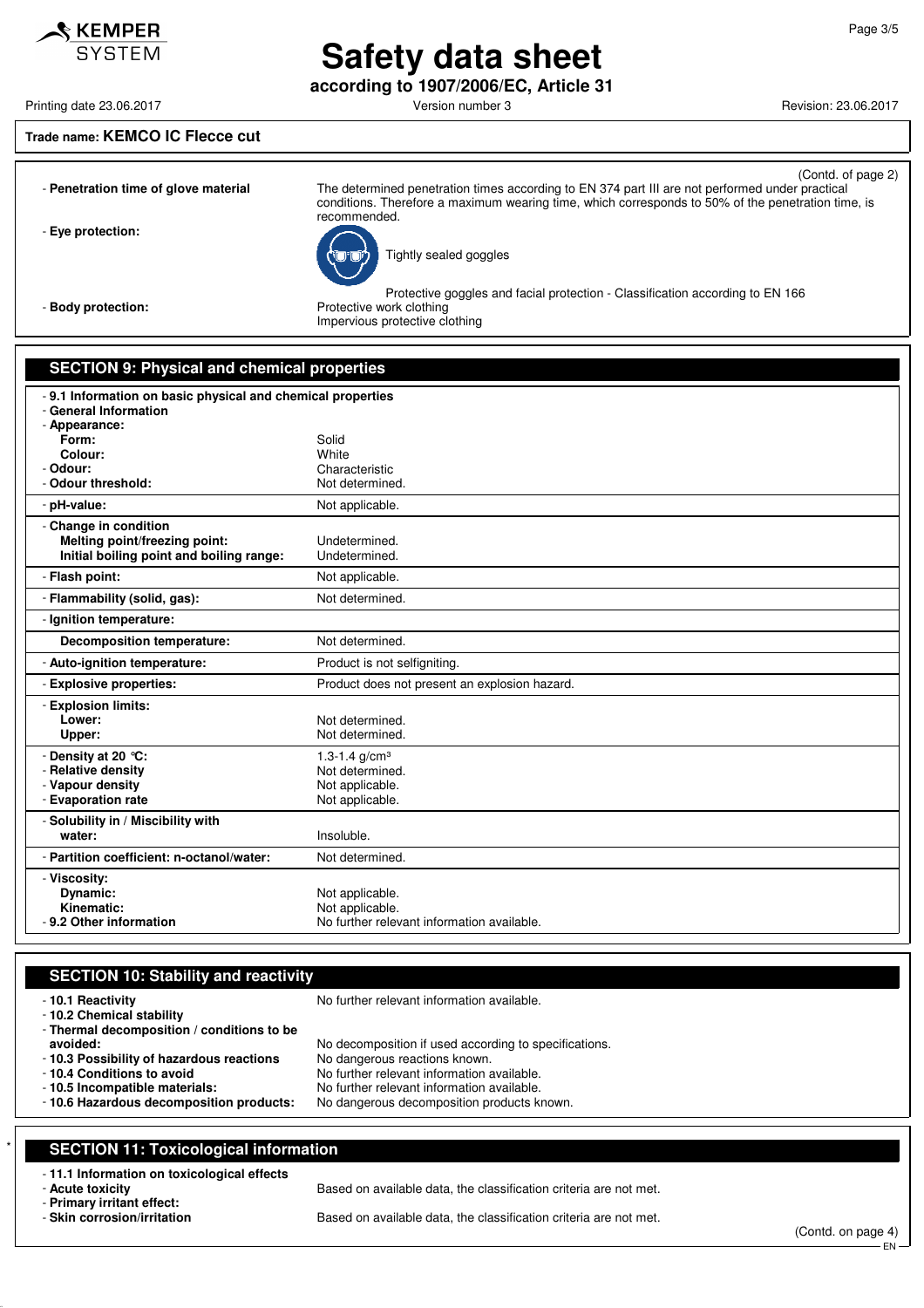

**according to 1907/2006/EC, Article 31**

Printing date 23.06.2017 **Printing date 23.06.2017** Version number 3 Revision: 23.06.2017

### **Trade name: KEMCO IC Flecce cut**

|                                                                           |                                                                   | (Contd. of page 3) |
|---------------------------------------------------------------------------|-------------------------------------------------------------------|--------------------|
| - Serious eve damage/irritation                                           | Based on available data, the classification criteria are not met. |                    |
| - Respiratory or skin sensitisation                                       | Based on available data, the classification criteria are not met. |                    |
| - CMR effects (carcinogenity, mutagenicity and toxicity for reproduction) |                                                                   |                    |
| - Germ cell mutagenicity                                                  | Based on available data, the classification criteria are not met. |                    |
| - Carcinogenicity                                                         | Based on available data, the classification criteria are not met. |                    |
| - Reproductive toxicity                                                   | Based on available data, the classification criteria are not met. |                    |
| - STOT-single exposure                                                    | Based on available data, the classification criteria are not met. |                    |
| - STOT-repeated exposure                                                  | Based on available data, the classification criteria are not met. |                    |
| - Aspiration hazard                                                       | Based on available data, the classification criteria are not met. |                    |

No further relevant information available.

No further relevant information available.

No further relevant information available.

Generally not hazardous for water

#### **SECTION 12: Ecological information**

|  |  |  |  |  | 12.1 Toxicity |
|--|--|--|--|--|---------------|
|--|--|--|--|--|---------------|

- 
- **Aquatic toxicity:**<br>  **12.2 Persistence and degradability** No further relevant information available.
- 
- **12.3 Bioaccumulative potential** No further relevant information available.<br>- **12.4 Mobility in soil** No further relevant information available.
- **Additional ecological information:**
- 
- **12.5 Results of PBT and vPvB assessment**

- **PBT:**<br>
- **vPvB:**<br>
Not applicable.

**- vPvB:**<br> **- 12.6 Other adverse effects Depicable.**<br>
No further relev

| <b>SECTION 13: Disposal considerations</b>         |                                                                                                           |  |
|----------------------------------------------------|-----------------------------------------------------------------------------------------------------------|--|
| - 13.1 Waste treatment methods<br>- Recommendation | Smaller quantities can be disposed of with household waste.<br>Disposal according to official regulations |  |
| - European waste catalogue                         |                                                                                                           |  |
| 04 02 21   wastes from unprocessed textile fibres  |                                                                                                           |  |
| - Uncleaned packaging:<br>- Recommendation:        | Disposal must be made according to official regulations.                                                  |  |

| <b>SECTION 14: Transport information</b>                                    |                 |
|-----------------------------------------------------------------------------|-----------------|
| - 14.1 UN-Number<br>- ADR, ADN, IMDG, IATA                                  | Void            |
| - 14.2 UN proper shipping name<br>- ADR, ADN, IMDG, IATA                    | Void            |
| - 14.3 Transport hazard class(es)<br>- ADR, ADN, IMDG, IATA<br>- Class      | Void            |
| - 14.4 Packing group<br>- ADR, IMDG, IATA                                   | Void            |
| - 14.5 Environmental hazards:<br>- Marine pollutant:                        | No              |
| -14.6 Special precautions for user                                          | Not applicable. |
| -14.7 Transport in bulk according to Annex II of Marpol and the IBC<br>Code | Not applicable. |
| - UN "Model Regulation":                                                    | Void            |

#### **SECTION 15: Regulatory information**

- **15.1 Safety, health and environmental regulations/legislation specific for the substance or mixture**

- **Directive 2012/18/EU**

- **Named dangerous substances - ANNEX I** None of the ingredients is listed.

- **15.2 Chemical safety assessment:** A Chemical Safety Assessment has not been carried out.